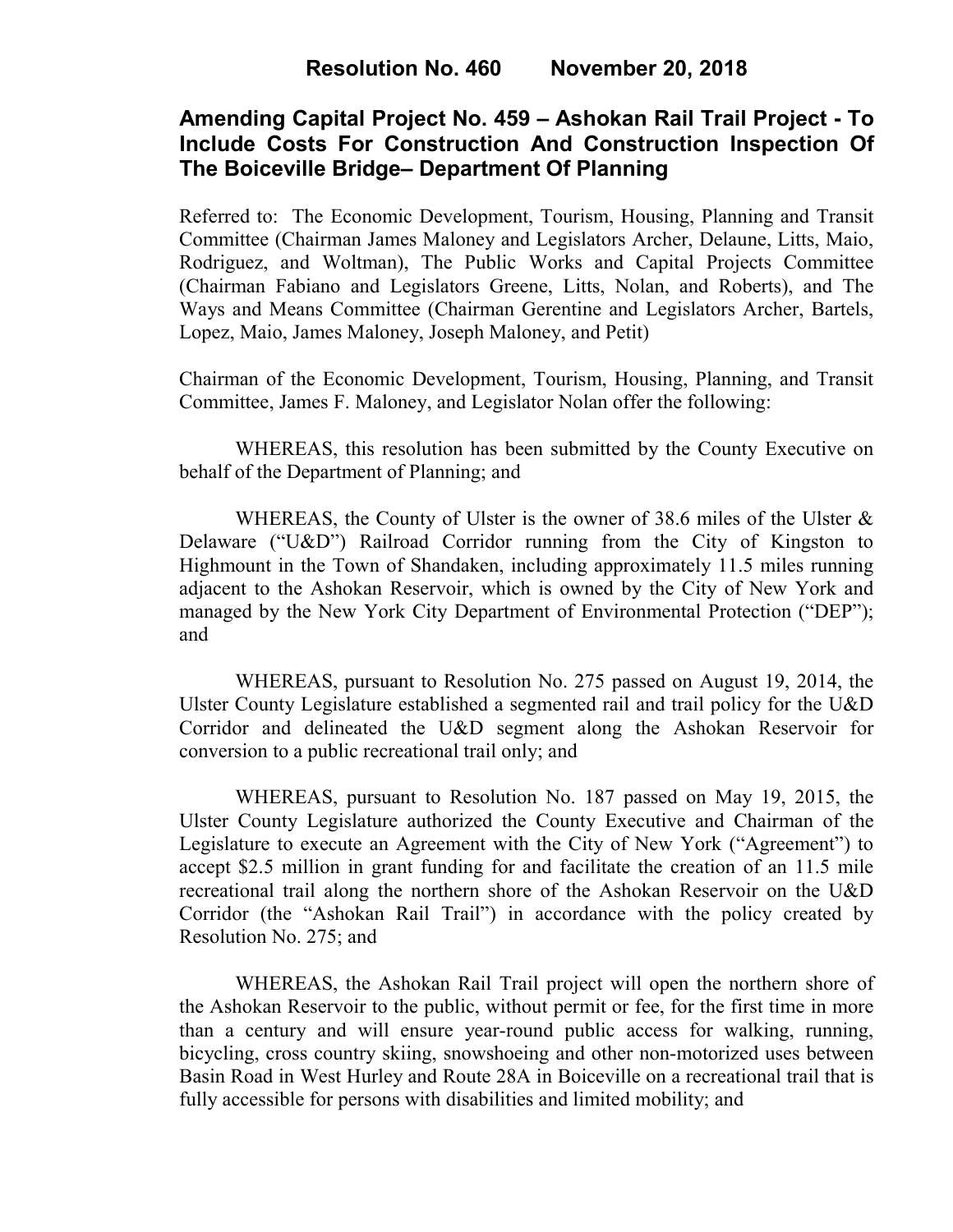### **- Page 2 -**

#### **Resolution No. 460 November 20, 2018**

## **Amending Capital Project No. 459 – Ashokan Rail Trail Project - To Include Costs For Construction And Construction Inspection Of The Boiceville Bridge– Department Of Planning**

WHEREAS, pursuant to Resolution No. 488 unanimously passed on December 15, 2015, the Ulster County Legislature amended its U&D Corridor rail and trail policy under Resolution No. 275and reaffirmed its prior determination to convert the 11.5 miles of the U&D Corridor along the Ashokan Reservoir for use as a recreational trail only; and

WHEREAS, pursuant to Resolution No. 480 unanimously passed on December 15, 2015, the Ulster County Legislature established Capital Project No. 459 for the Ashokan Rail Trail Project, approved funding for engineering services, and declared its intent to act as Lead Agency for the Project as provided for in 6 NYCRR Part 617.6(b)(3) of the Regulations pertaining to Article 8 of the Environmental Conservation Law of New York State ("SEQRA"), determining the Project was a Type I Action that required a coordinated review; and

WHEREAS, pursuant to Resolution No. 327 passed on August 15, 2017, the Ulster County Legislature authorized the execution of the Ashokan Trail Easement with the City of New York, which provided the County a permanent Ashokan Trail Easement along the U&D Corridor adjacent to the Ashokan Reservoir while preserving the County's underlying perpetual Railroad Easement; and

WHEREAS, pursuant to Resolution No. 421 passed on November 14, 2017, the Ulster County Legislature adopted and issued a Negative Declaration under SEQRA for the Ashokan Rail Trail Project (the "Project"); and

WHEREAS, pursuant to Resolution No. 422 passed on November 14, 2017, the Ulster County Legislature authorized the removal of the railroad tracks from Basin Road in West Hurley to Route 28A in Boiceville for purposes of constructing the Project and allocated \$1,173,000 for Construction and Construction Inspection services to remove the track and hazard trees along the Project corridor, which will be completed by the end of June 2018; and

WHEREAS, pursuant to Resolution No. 46 passed on February 13, 2018, the Ulster County Legislature allocated an additional \$25,000 for Professional Services related to a Due Diligence Study for the utilization of a Project Labor Agreement for the Phase 2 Construction of the Project; and

WHEREAS, pursuant to Resolution No. 138 passed on April 17, 2018, the Ulster County Legislature ratified the recommendation to utilize a Project Labor Agreement based on projected labor cost savings and non-economic benefits contributing to the success of the Project; and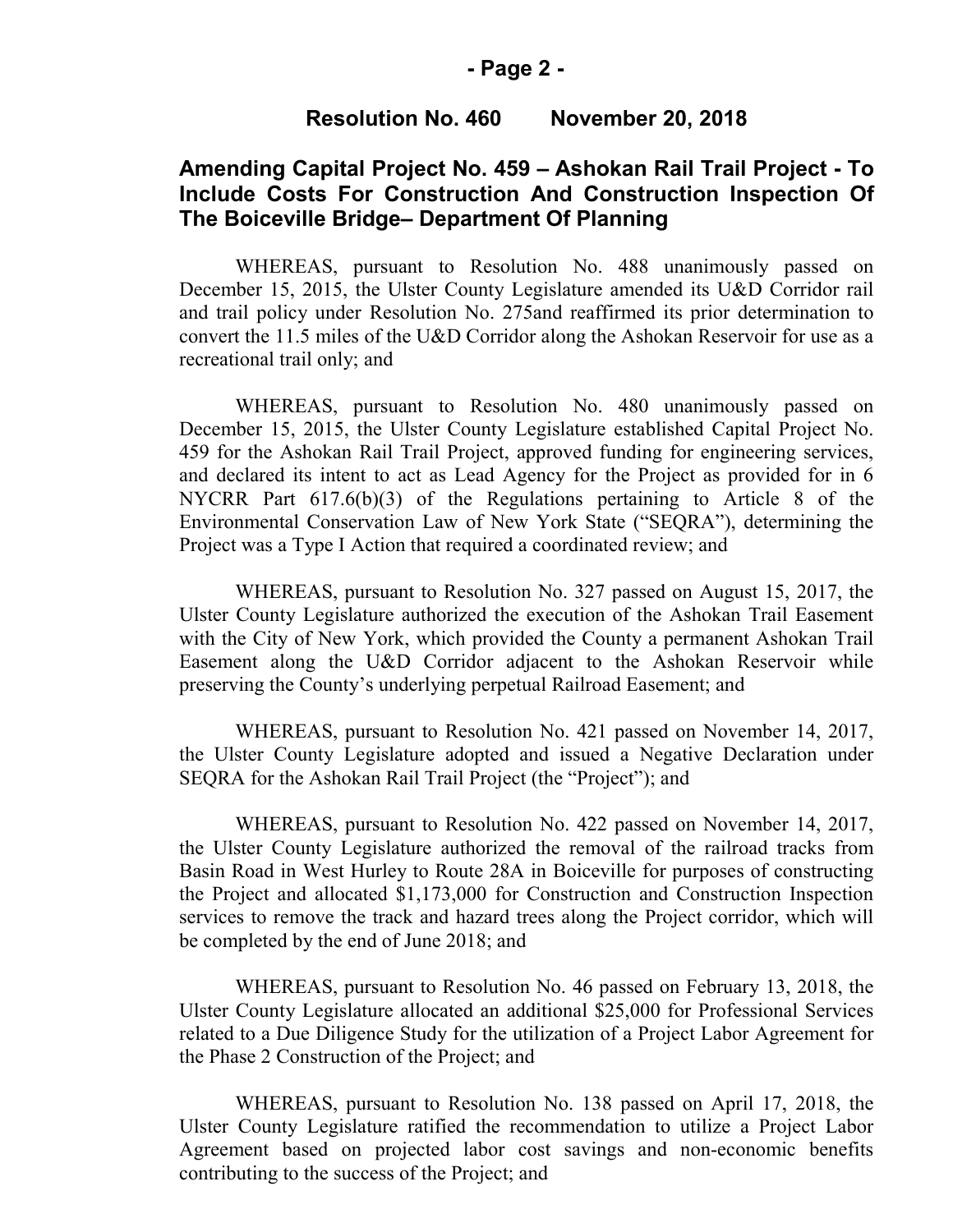### **- Page 3 -**

#### **Resolution No. 460 November 20, 2018**

## **Amending Capital Project No. 459 – Ashokan Rail Trail Project - To Include Costs For Construction And Construction Inspection Of The Boiceville Bridge– Department Of Planning**

WHEREAS, Ulster County has been awarded approximately \$6.6 million in grant funding for the Project by the DEP, the New York State Department of Conservation ("NYS DEC"), and the New York State Parks, Recreation and Historic Preservation ("NYS OPRHP"); and

WHEREAS, pursuant to Resolution No. 307 passed on July 17, 2018, the Ulster County Legislature allocated an additional \$8,250,281 for Engineering Inspection and Construction costs of the Phase 2 Construction of the Project, not including the new bridge crossing at the Esopus Creek in Boiceville (the "Boiceville Bridge"), and the Phase 2 construction of the ART began on August 1, 2018; and

WHEREAS, the County was notified on September 14, 2018 by the New York State Department of Homeland Security and Emergency Services ("DHSES") that the Federal Emergency Management Agency ("FEMA") had approved the County's rescoping request for the Boiceville Bridge project and has allocated disaster assistance funding of \$2,221,324 (\$1,665,993 federal funds/ \$555,331 State funds) towards the new structure construction and removal of the destroyed former bridge, which collapsed in 2011 during Hurricane Irene; and

WHEREAS, following the notification of funding by DHSES and FEMA, the County re-bid the Boiceville Bridge and has received competitive bids for its construction and costs for construction inspection services, requiring amendment of the Capital Project; now, therefore, be it

RESOLVED, that Capital Project 459 is hereby amended as follows:

|                                       | <b>INCREASE</b>     | <b>AMOUNT</b>                |
|---------------------------------------|---------------------|------------------------------|
| HH.7197.0459.2300.2550<br>$(App. \#)$ | Construction        | \$4,538,434.00               |
| HH.7197.0459.4300.4355<br>$(App. \#)$ | Engineering         | 360,657.00<br><sup>S</sup>   |
| HH.7197.0459.3300.3897<br>$(Rev. \#)$ | State Aid           | 555,331.00<br>$\mathbb{S}^-$ |
| HH.7197.0459.3400.4897<br>$(Rev. \#)$ | Federal Aid         | \$1,665,993.00               |
| HH.7197.0459.3500.5710<br>$(Rev. \#)$ | <b>Serial Bonds</b> | \$2,677,767.00               |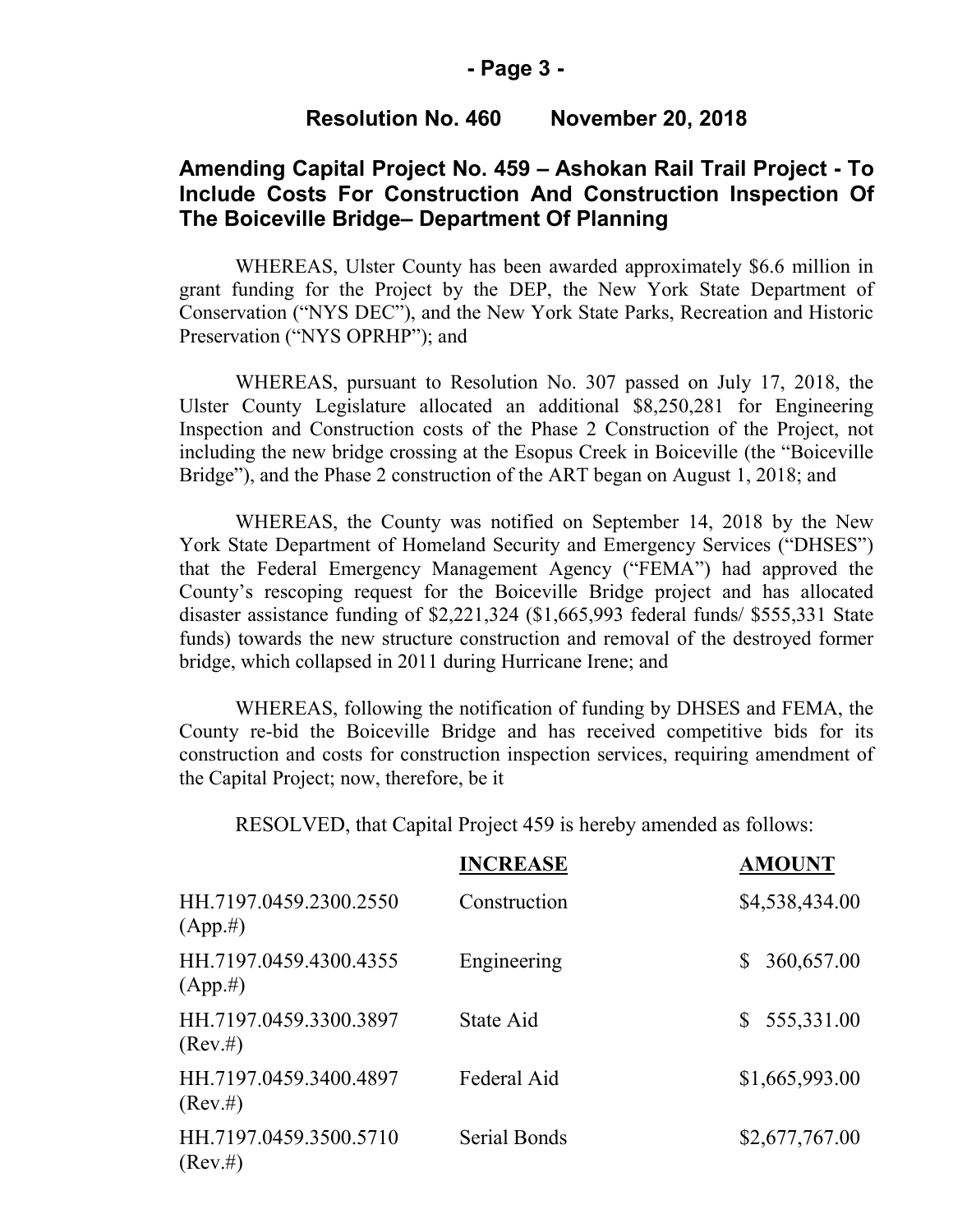## **- Page 4 -**

## **Resolution No. 460 November 20, 2018**

## **Amending Capital Project No. 459 – Ashokan Rail Trail Project - To Include Costs For Construction And Construction Inspection Of The Boiceville Bridge– Department Of Planning**

and move its adoption.

### ADOPTED BY THE FOLLOWING VOTE:

AYES: 18 NOES: 2 (Noes: Legislators Donaldson and Joseph Maloney) (Absent: Legislators Bartels, Collins, and Eckert)

Passed Committee: Public Works and Capital Projects on November 7, 2018

Passed Committee: Economic Development, Tourism, Housing, Planning and Transit on November 8, 2018

Passed Committee: Ways and Means on November 13, 2018

FINANCIAL IMPACT: \$4,899,091.00- ADDITIONAL 2018 CAPITAL APPROPRIATIONS \$4,899,091.00- ADDITIONAL CAPITAL REVENUES